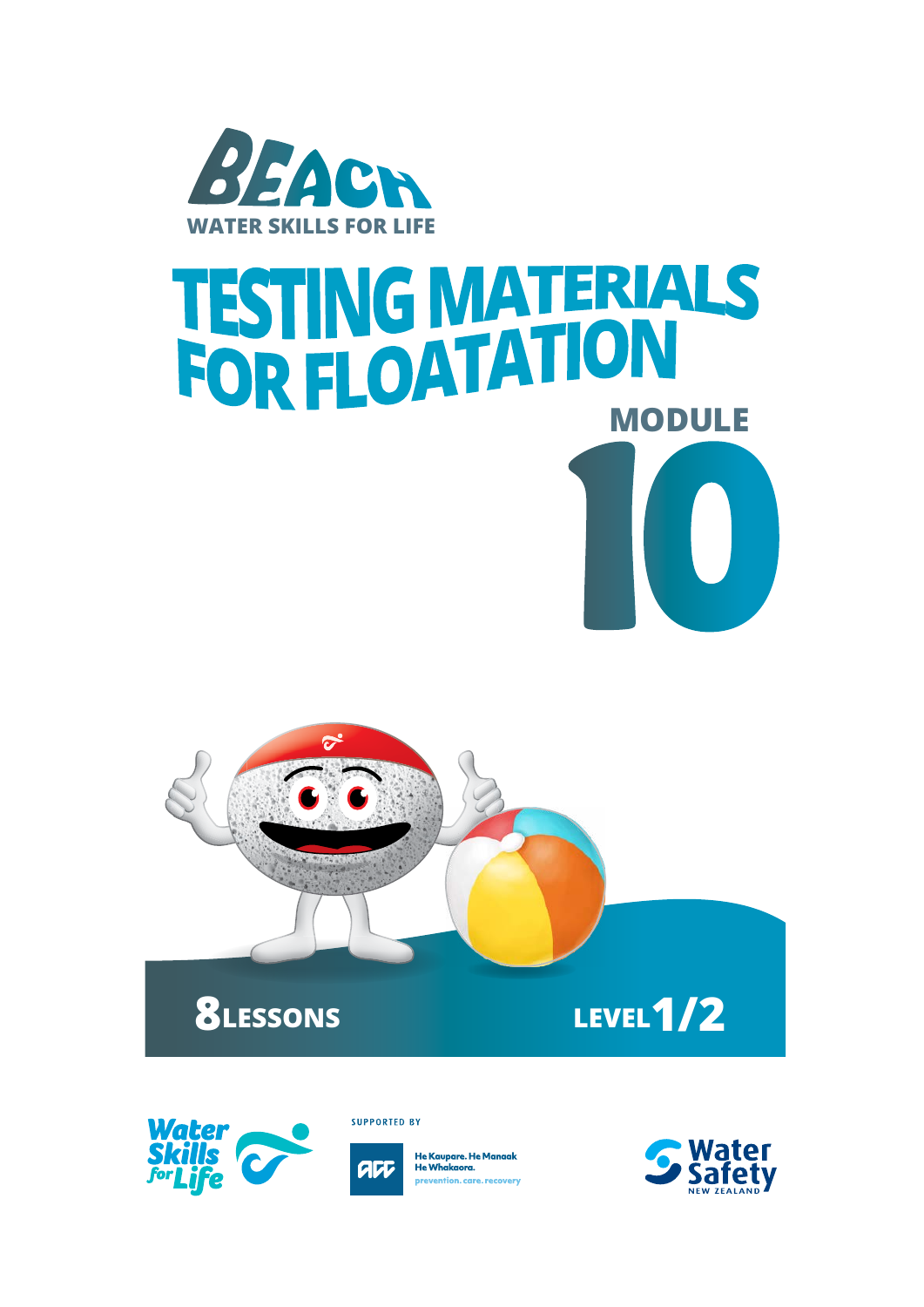



# **TESTING MATERIALS<br>FOR FLOATATION**

#### **DESCRIPTION**

**Staying afloat in the water can take a lot of energy for people especially for a lengthy time period. Anyone ending up in the water unintentionally can also create panic and confusion. This module aims to help students learn about non traditional floatation devices, including regular household items and how to use them as floatation aides if necessary.** 

#### **ACHIEVEMENT OBJECTIVES**

#### **Level 1 Health and Physical Education**

**Personal Health and Physical Development Safety and Risk Managemen**t: Students will describe and use safe practices in a range of contexts and identify people who can help.

**Movement Concepts and Motor Skills Challenges and Social and Cultural Factors:**  Students will participate in games and activities and identify environments where children can play safe.

#### **Healthy Communities and Environment**

**Community Resources:** Students will identify and discuss hazards in their homes, school and local environment and adopt simple safety practices.

#### **Level 2 Health and Physical Education**

**Personal Health and Physical Development Safety and Risk Management:** Students will identify risk and use safe practices and basic risk-management strategies.

#### **Healthy Communities and Environment**

**Rights, responsibilities, and law:** Students will contribute to and use simple guidelines and practices that promote physically and socially healthy classrooms, schools, and local environments.

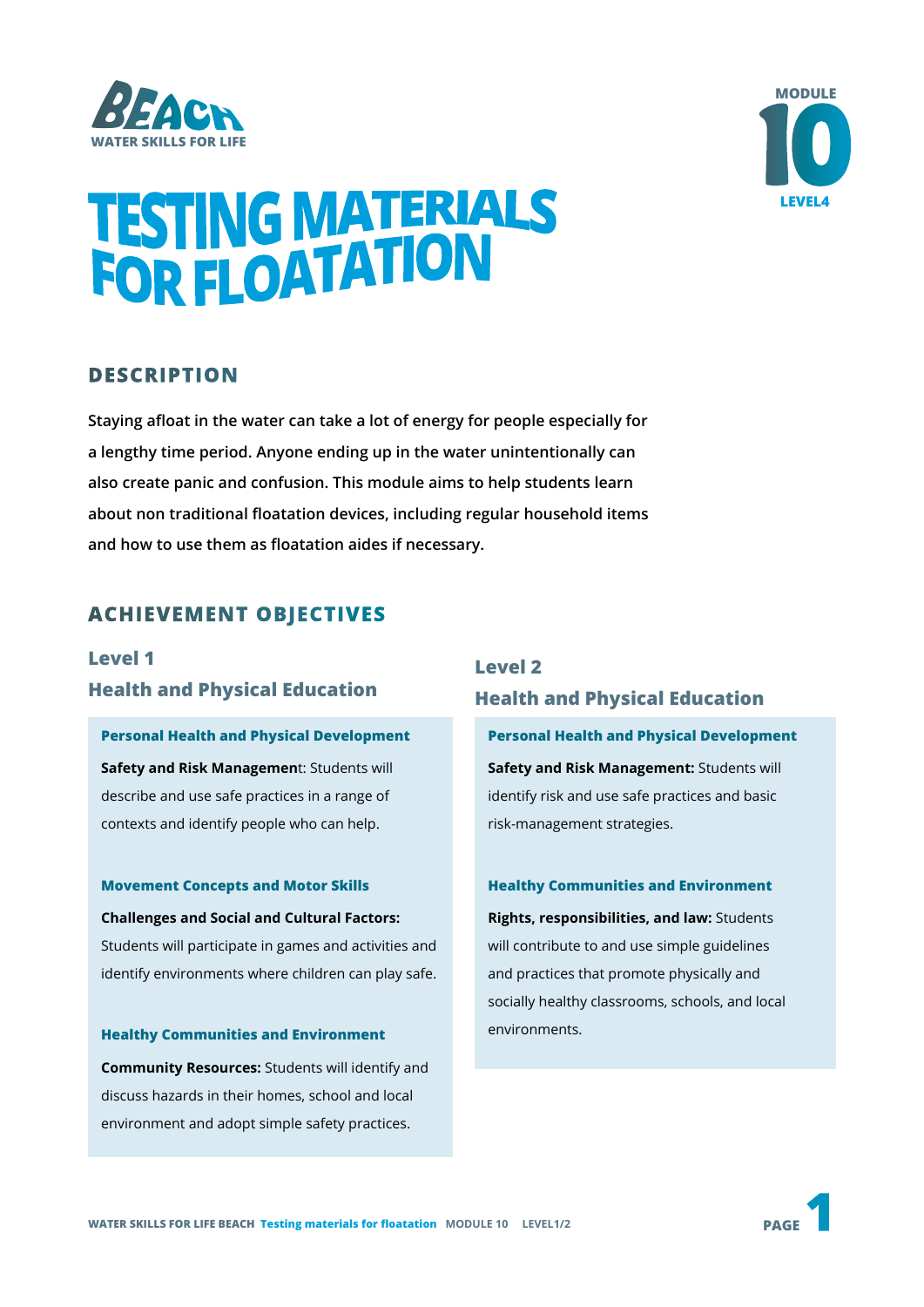# **Level 1 & 2**

**Science**

#### **Nature of Science**

#### **Investigating in science**

Extend their experiences and personal explanations of the natural world through exploration, play, asking questions, and discussing simple models.

#### **Physical World**

Explore everyday examples of physical phenomena… Seek and describe simple patterns in physical phenomena.

#### **Level 1**

#### **Technology**

#### **Nature of Technology**

**Characteristics of technology:** Understand that technology is purposeful intervention through design.

#### **Technological Practice**

**Planning for practice:** Outline a general plan to support the development of an outcome, identifying appropriate steps and resources.

#### **Technological Knowledge**

**Technological modelling:** Understand that functional models are used to represent reality and test design concepts and that prototypes are used to test technological outcomes.

**Technological products:** Understand that technological products are made from materials that have performance properties.

# **10 MODULE LEVEL4**

#### **Level 2**

#### **Technology**

#### **Nature of Technology**

**Characteristics of technology:** Understand that technology both reflects and changes society and the environment and increases people's capability.

#### **Technological Practice**

**Planning for practice:** Develop a plan that identifies the key stages and the resources required to complete an outcome.

#### **Technological Knowledge**

**Technological modelling:** Understand that functional models are used to explore, test, and evaluate design concepts for potential outcomes and that prototyping is used to test a technological outcome for fitness of purpose.

**Technological products:** Understand that there is a relationship between a material used and its performance properties in a technological product.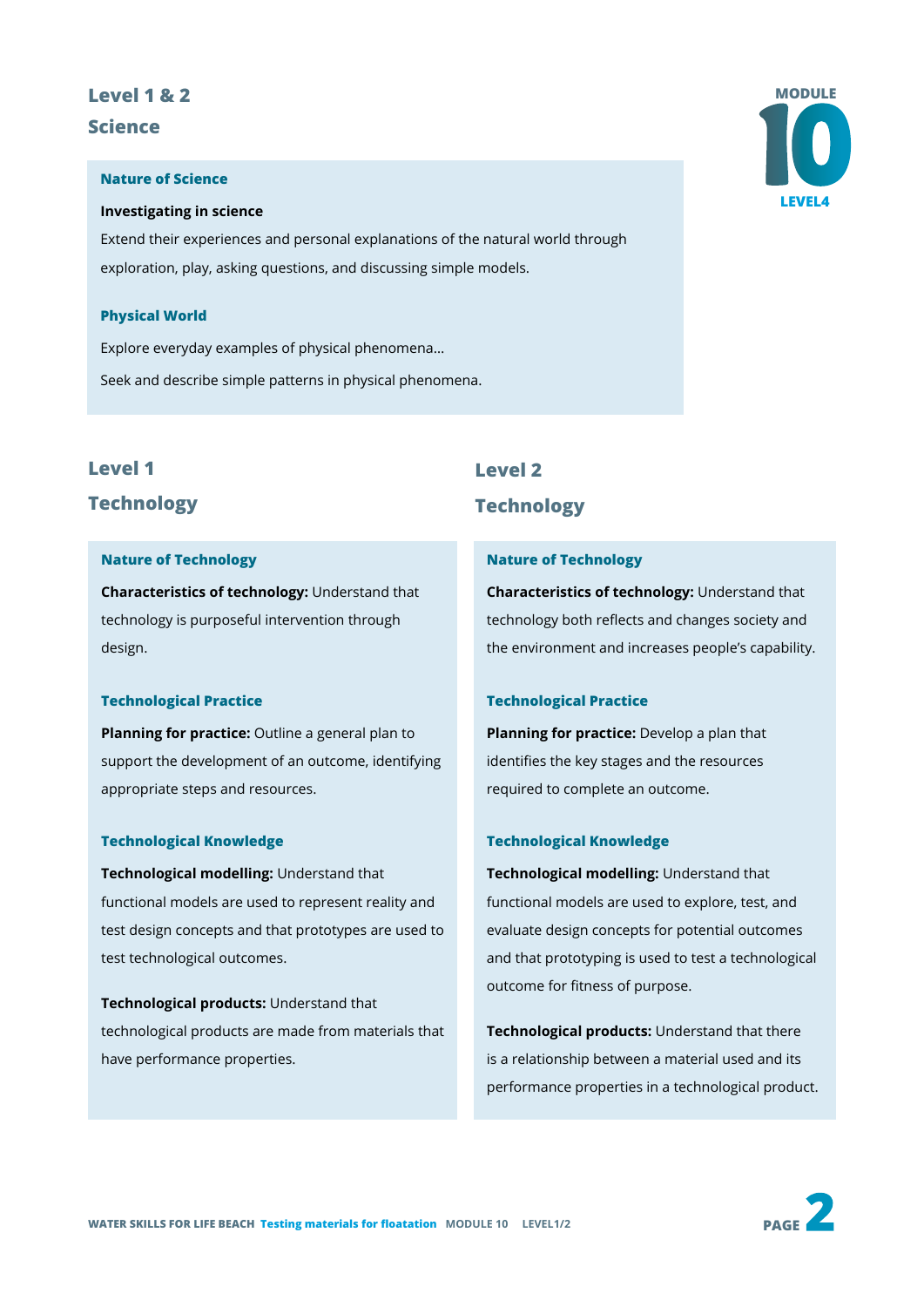#### **LEARNING INTENTION**

• To predict, test and evaluate the use of everyday objects and materials as floatation aids

#### **SUCCESS CRITERIA**

#### **Students can**

- practise survival methods in the water
- work within a group to predict, test and evaluate the suitability of regular items as floatation aids
- Understand and demonstrate the 'help' signal
- Responding to the 'help' signal

#### **KEY COMPETENCIES**

#### **Participating and Contributing:**

- Actively participate in all class and group activities
- Contribute ideas to class and group discussions

#### **Managing Self:**

- Manage time effectively to complete work
- Work responsibly within a group

#### **Thinking:**

- Think carefully about what items float and why
- Recognise when someone is demonstrating the help signal

• Provide assistance of a flotation device to someone demonstrating the help signal

#### **Using language, text and symbols:**

• Write up a plan of action containing pictures and words to create a floatation device

#### **Relating to others:**

- Communicate effectively with my group members
- Ask questions and seek help when needed with teacher and peer

#### **RESOURCES**

Containers or buckets, everyday materials that sink or float, scientific recording sheet, collection of everyday items for floatation devices (i.e. milk bottles), A3 paper, floatation devices for use in the pool e.g. chilly bins, tyres, large bottles...

**[WaterSense](https://www.dpanz.org.nz/education/primary-intermediate/)** – a resource for junior class teachers with a range of classroom and in water learning activities, including key messages and learner tasks in Te Reo Māori. Particularly applicable to this module are pages 18, 20, 25 & 26, and Appendix 1 & 5.

#### **ASSESSMENT ACTIVITIES**

- Students' predictions and results from Sink or Float activity
- Create a floatation device to help someone or a group stay afloat in the water. Explain why their item was able or unable to float
- Demonstrate the help signal while in the water. Find a flotation aid to assist someone demonstrating the help signal



Aquatic Education in Primary and Intermediate Schools



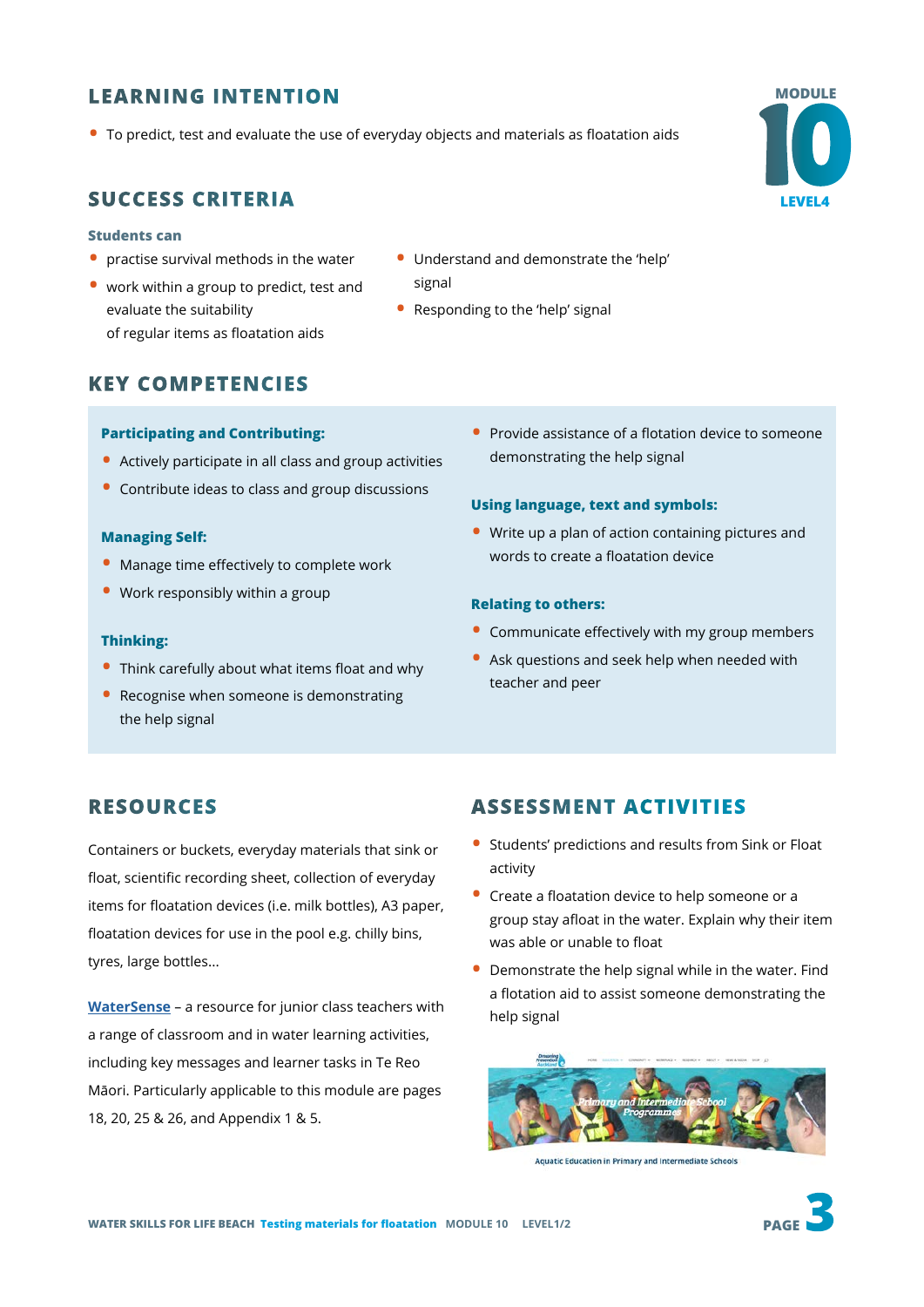#### **LESSON**



# **1 Tuning In**

**Introduction:** Explain to the students that they will be learning about everyday items that sink and float. Ask the students: Do you know what sinking means? Do you know what floating means? Can you name some items that you know of that sink/float? Why do you think this happens?

#### **Activity: Sink or Float?**

**Split the students** into groups of 3 or 4 and provide them with a bucket or container (big enough to test whether certain objects sink or float). Provide students with a range of objects that sink or float. Also give the students a scientific group activity sheet divided into four columns and as many rows as there are test objects. Label each column with Object, Prediction, Sink, Float. **Ask the students** to draw a picture of the items they will be testing and then whether they think they will sink or float. **Allow students** to test the items by placing them in the water and observing whether they sink or float. **Ask the students** to tick either sink or float and compare whether their predictions were correct.

#### **Class discussion:**

After the activity is complete, **ask** students to share their findings and whether their predictions were mostly correct or incorrect and why they think this happened.



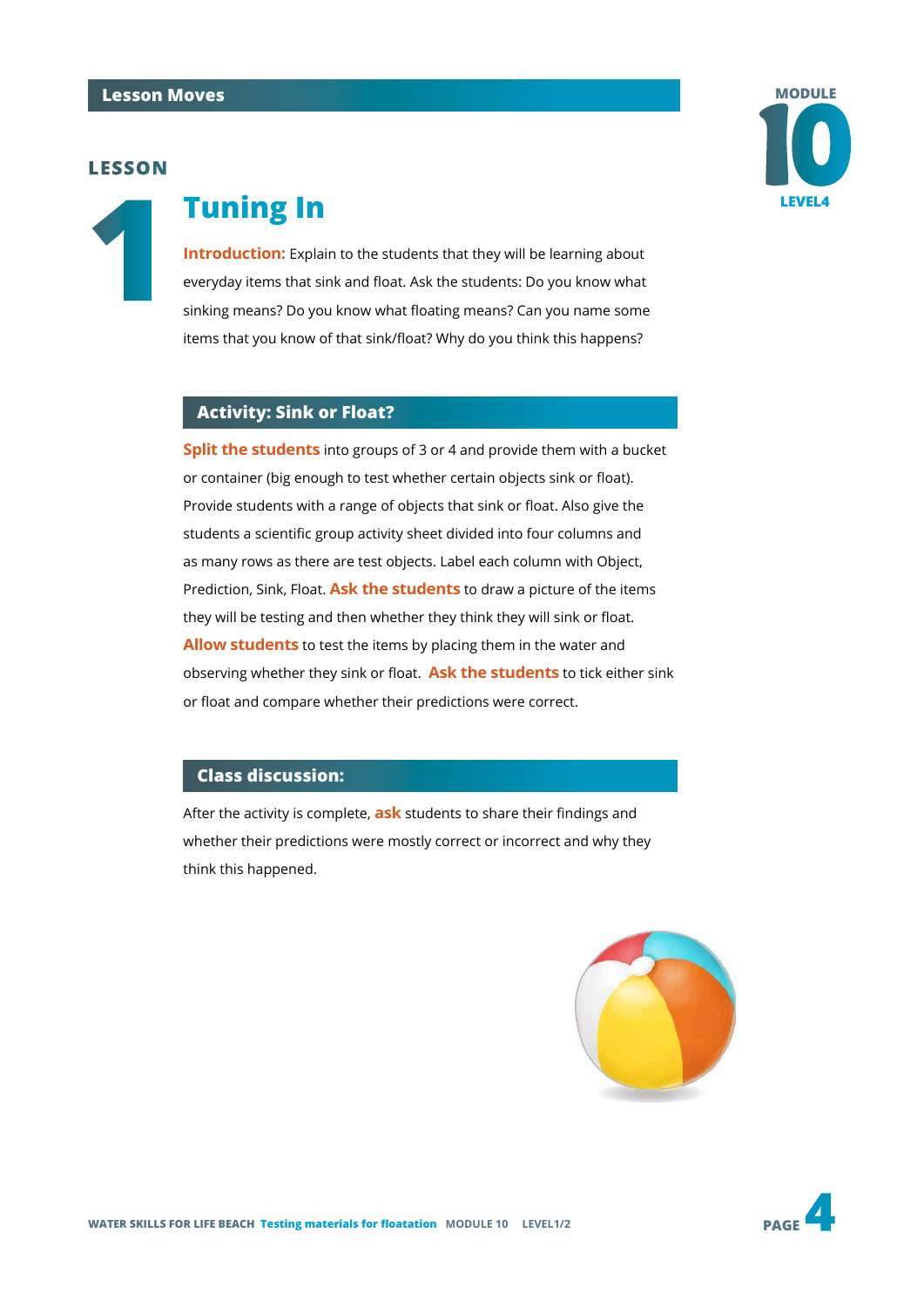#### **LESSON**



## **LEVEL4 Finding Out/ Sorting Out**



**Pose the inquiry question:** What everyday objects can assist us to stay afloat in the water? Conduct a closely guided inquiry with the students. In the same groups as the initial sink or float activity, ask the students to choose an everyday material that floated to use to create a floatation device that can keep one person/or the whole group afloat in the school pool or on a trip to the beach. Allow the students to choose items or materials even if they are guaranteed to fail as this is part of the learning process.

Possible Materials:

- Plastic (i.e. milk bottles, balls, balloons)
- Rubber (i.e. tyres)
- Cardboard / paper (boxes, newspaper)
- Wood (i.e. tree branches, planks)

#### **Activity: Make a Plan**

**Ask the students** to come up with a plan of action on an A3 sheet of paper considering: what materials they want to use and where they can collect these from, how they can join these items together to make them strong enough to hold one person or the whole group, how they will test their floatation device along the way. Once the plan is complete, ask the students to present it to the class to receive feedback from the other students. **Allow students** time to revise their plan and collect the items they need. Send home a list of materials to parents to help with collecting the necessary items (the items must be free or extremely low cost).

#### **Research:**

**Allow students** to create a prototype of their flotation device for testing. The prototype could be a miniature version of what they think their final design will be. It may take more than one prototype before students are happy with a final design. **Assist** students with ideas for what they can do to improve their floatation device to keep motivation levels high. **Assist** students with researching ideas on the internet concerning their chosen material.

**Students organise** the materials for their final floatation device.